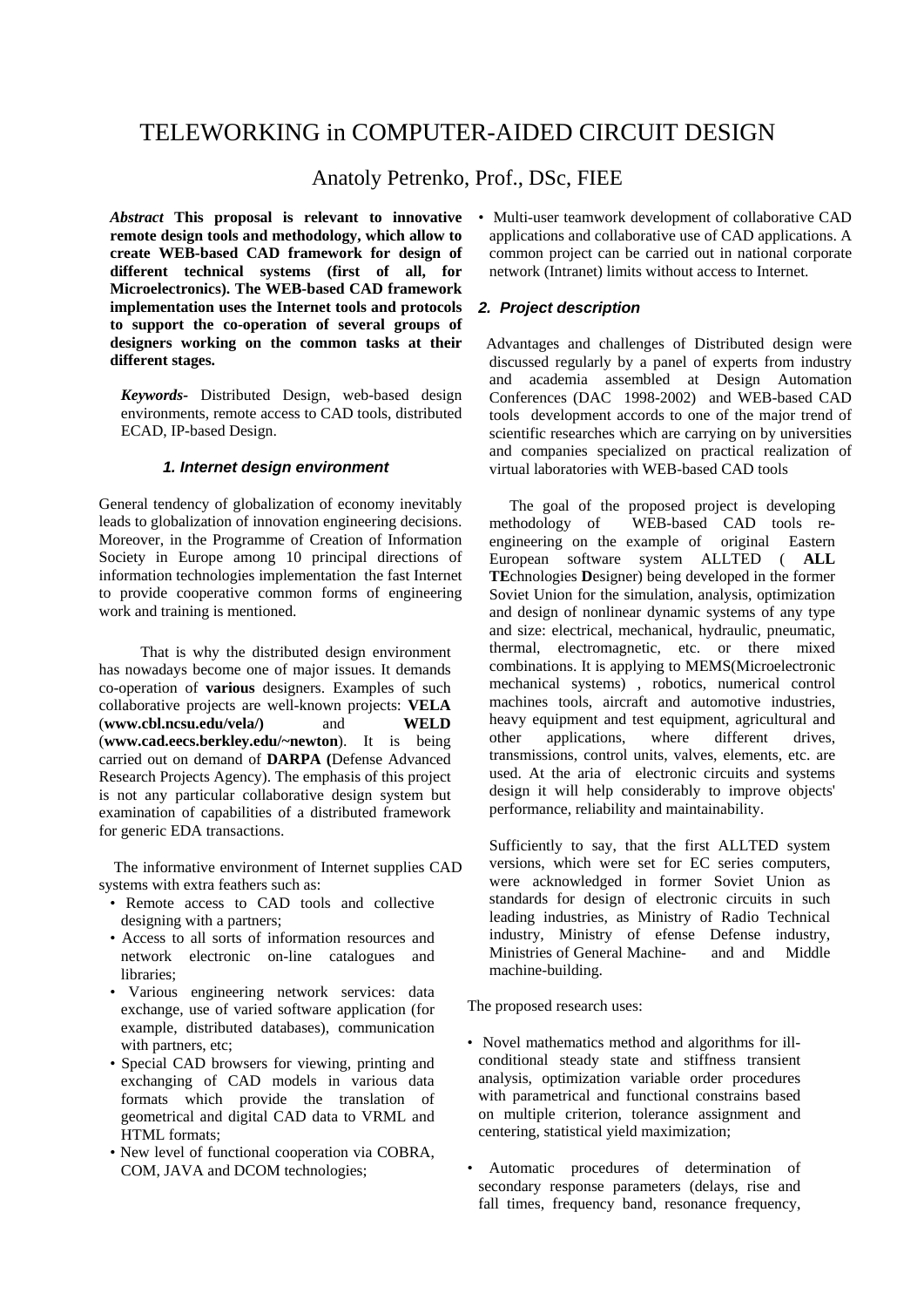etc.) and calculation of functions of these parameters, in following these secondary parameters and their functions become variables which are optimized or for which sensitivities, permissible tolerances and statistical characteristics (including histograms) are calculated;

- Common approach to simulate hybrid objects consisted of different physical phenomena elements: electronic, hydraulic, pneumatic, mechanical, etc. and automatic procedures of common mathematical equation formation;
- User-defined models for object elements, procedures of these model parameters identification, models library management.

**3***. Original ALLTED Numerical Background*  The following novel numerical methods and algorithms are implemented in ALLTED :

- **1.** The new **solution curve-search method** for Steady State (DC) Analysis which provides the **quick descent to the solution point** region from any starting point in opposite to Newton's method of non-linear equations which strongly depends upon an initial point selection or Davidenko's method of continuation solving with a variable parameter ( parameter sweep method) which provides the gradual descent to the solution point region .
- **2. The Diagonal Modification Method** which helps considerably preserve convergence of linearized equations solution without re-ordering when matrix element values change from one iteration to another iteration by changing "bad" pilot matrix element, getting two solutions with the same repaired matrix and constructing from them the initial solution in hand.
- **3.** The **Implicit Linear Multi-step Variableorder Integration Method** for Transient Analysis(TR) which uses high order back differences that allows to estimate at each time step an errorfor each possible integration method order  $(k<7)$  and to select the proper one resulting in minimization of solution time for prescribed accuracy**.**
- **4. The Optimization Variable-order Methods** which is equivalent to taking into consideration five terms of Tailor's series for the Goal function, including terms with matrices of **third** and **forth derivatives** (classical Gradient of quasi-Newton's Methods are based on using only three terms of the same Tailor's series). But matrices of two additional terms, which **considerably improve determination of a direction to the optimal point**, are calculated through the known matrices of first and second derivatives.
- **5. The Optimal Tolerances Assignment Method** which is based on applying Optimization procedures to the special Goal function being constructed with taking into account the prescribed deviations of Controlled Output Parameters.
- **6. Statistical Yield Maximization Method**  which provides "centering" the solution point in the region of acceptable solutions, created into a multidimensional space by constraints ( parametrical and functional) and selected distribution laws of components parameters values.

The means of adjusting ALLTED to new application area (say, MEMS Design) include: 1. New components mathematical models incorporating ( in equations form)

2…New graphical symbols for components, if any

3.New sections in library with components parameters OF( Goal functions), LIMIT (Functional Constraints) and FUNC (Functions of Output Parameters) libraries upgrading if any

4.Numerical procedures constants adjusting for new types of tasks.

## **4***. Comparison of four well-known CAD tools to the ALLTED*

| OrCAD.v.9.x, ViewAnalog, Protel 99, HSPICE                                                                                                                                                                                                                                                                               | <b>ALLTED</b>                                                                                                                                                                                                                               |
|--------------------------------------------------------------------------------------------------------------------------------------------------------------------------------------------------------------------------------------------------------------------------------------------------------------------------|---------------------------------------------------------------------------------------------------------------------------------------------------------------------------------------------------------------------------------------------|
| Nearly all existing simulators use SPICE algorithms<br>created 30 years ago in Berkley by prof. Pederson. These<br>algorithms are not perfect and often result a divergent<br>solutions. That is why additional features for<br>improvement of convergence have been forcedly<br>introduced to HSPICE and other systems. | ALLTED is based on original algorithms different<br>from SPICE algorithms in almost all analyses, and<br>first of all, in DC- and TR-analyses. Moreover,<br>algorithms of ALLTED are tailored to solve ill-<br>conditional and stiff tasks. |
| The merit of commercial software tools is large libraries<br>of components with model parameters supplied by<br>semiconductor manufacturers.                                                                                                                                                                             | All well-known component models are available in<br>ALLTED, including novel BISIM3v3 model, with<br>default parameter values. User can modify the value<br>of any component parameters when getting them from<br>manufacturer.              |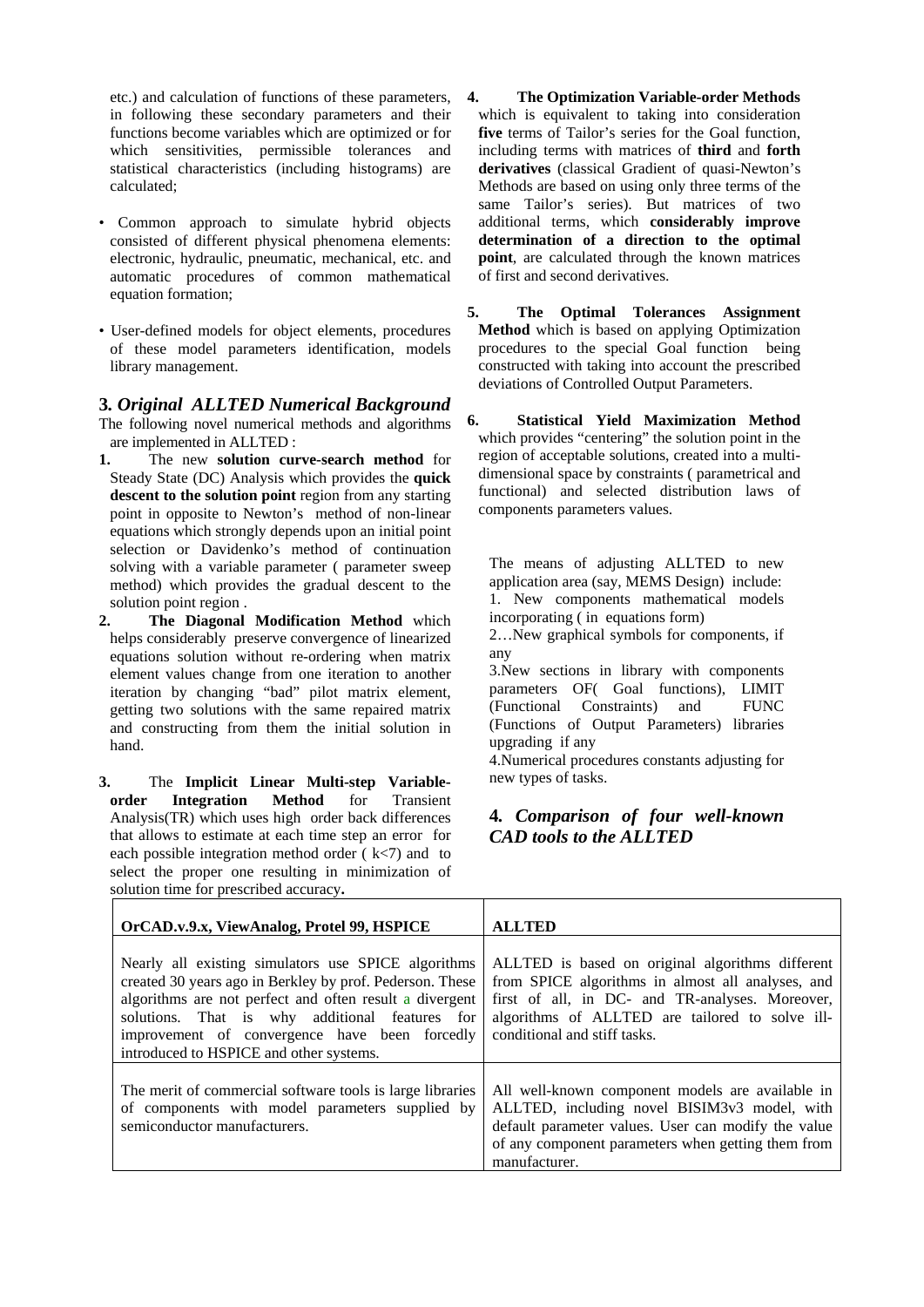| It is pleasing that finally there has been added the<br>capability for user to change not component built<br>models parameters only, but also these models<br>themselves and behavior models                         | This capability was available in ALLTED since 1989.<br>We have all the time been insisting upon it in our<br>presentations and contributions at conferences.                                                                                                                                                                                       |
|----------------------------------------------------------------------------------------------------------------------------------------------------------------------------------------------------------------------|----------------------------------------------------------------------------------------------------------------------------------------------------------------------------------------------------------------------------------------------------------------------------------------------------------------------------------------------------|
| In the last versions of commercial programs there<br>appeared optimization subsystems. However, they seem<br>to be limited both in selection of methods (e.g. gradient<br>methods) and possible criterion functions. | Since 1990 in ALLTED there was added a very<br>powerful optimization subsystem. It is based on<br>original variable order algorithms (1 to 4) whereas in<br>other tools mostly algorithms of 1 and 2 order are<br>used. Moreover, a subsystem for tolerance<br>specification has been realized that is absent in other<br>examined software tools. |
| A capability of calculation of signal delay, rise, fall and<br>top point undulation have been added in the HSPICE<br>finally.                                                                                        | In ALLTED these capabilities are particular cases of<br>more powerful procedure of calculation of secondary<br>parameters introduced in 1990. Moreover, it is<br>possible to calculate functions of these secondary<br>parameters                                                                                                                  |

### *5. Practical comparison of ALLTED and HSPICE performances*

 The circuit *FADD32* from the workbench circuits set of the North Carolina Microelectronics Center , which contains 200 transistors being described by *BISIM*3*v***.**3 models, was selected for practical comparison of ALLTED and HSPICE running (fig.1)







Pic. 1. Test circuit *FADD*32: *a* – its structure; *b* –subcirciut *FULLADD*; *c* – subcirciut *HALFADD*.

 The circuit simulation results are shown on fig.2. Running time depends upon used hardware (*HSPICE* was running on a workstation with OS



 Pic. 2. Simulation results: *a* –by *ALLTED*; *b* –by *HSPICE*

*UNIX*), but *ALLTED* makes approximately 5 – 8 times less then HSPICE calculation steps during simulation of this and other different circuits.

# *6. Conclutions*

 The WEB-based design environment is extremely needed. It would enable user to select appropriate tool and even enable tools to communicate with each other, i.e. make them compatible with each other.